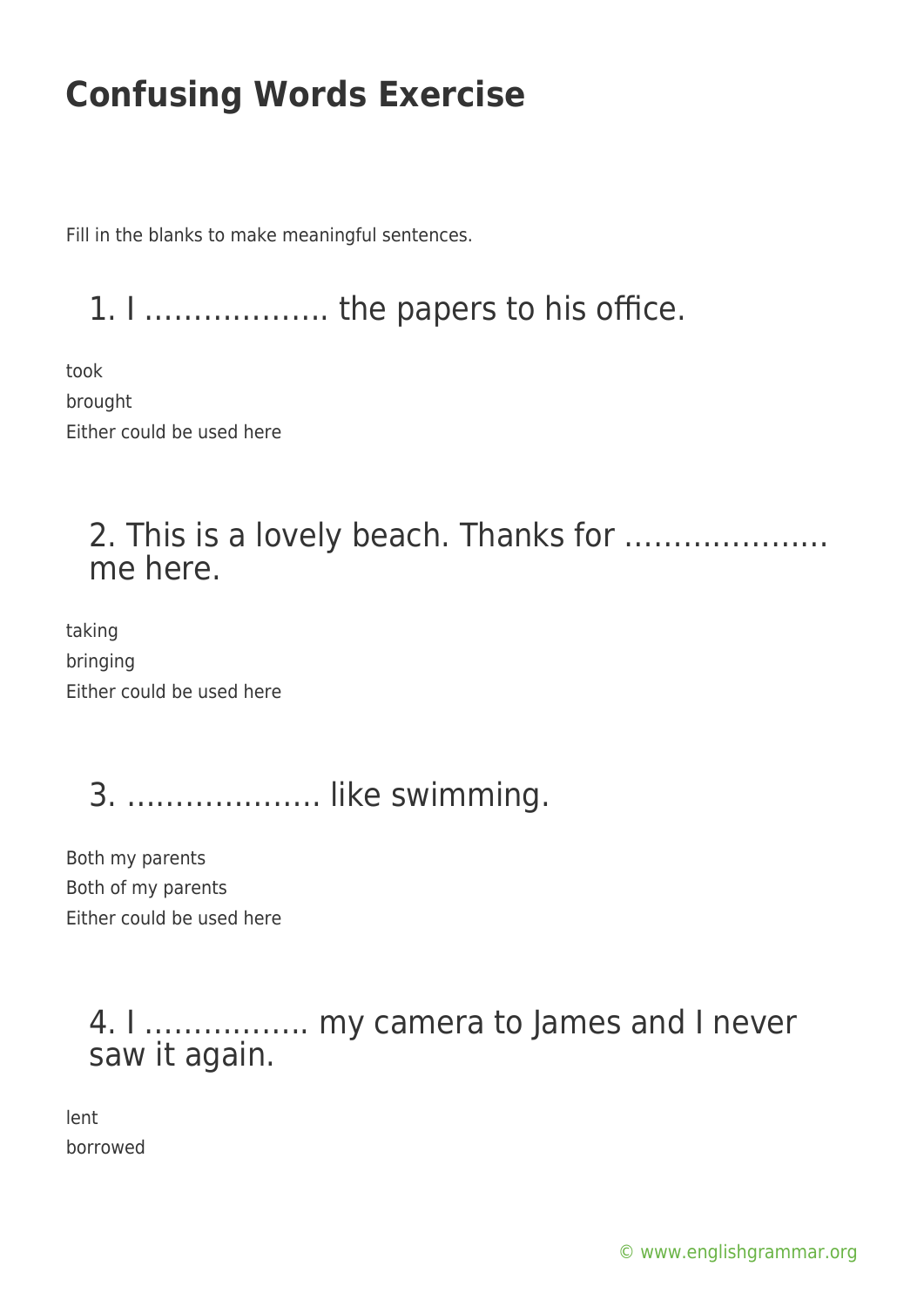Either could be used here

#### 5. What are the main differences ………………….. dogs, wolves and foxes?

between among Either could be used here

### 6. I had ……………… unpleasant experience in the morning.

a rather a bit a little

### 7. The house .................... is very small.

that I live in where I live Either could be used here

### 8. American football is very different ……………. soccer.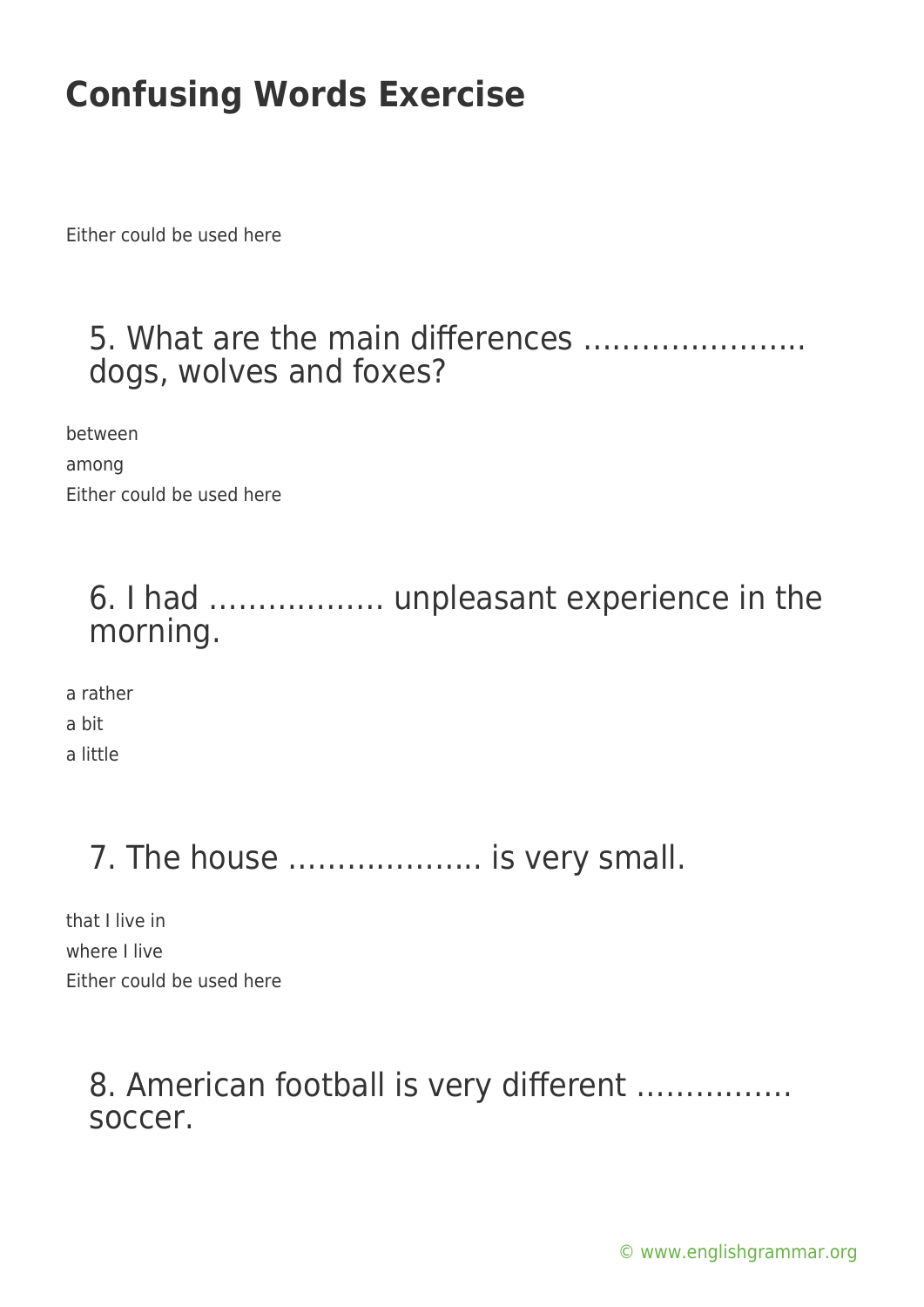| from             |  |
|------------------|--|
| to               |  |
| than             |  |
| All of the above |  |

### 9. At no time ……………… her self-control.

she did lose did she lose she lost

### 10. I ………………. going to new places and meeting new people.

like very much very much like Either could be used here

### 11. A crocodile starts life ………….. an egg.

like as Either could be used here